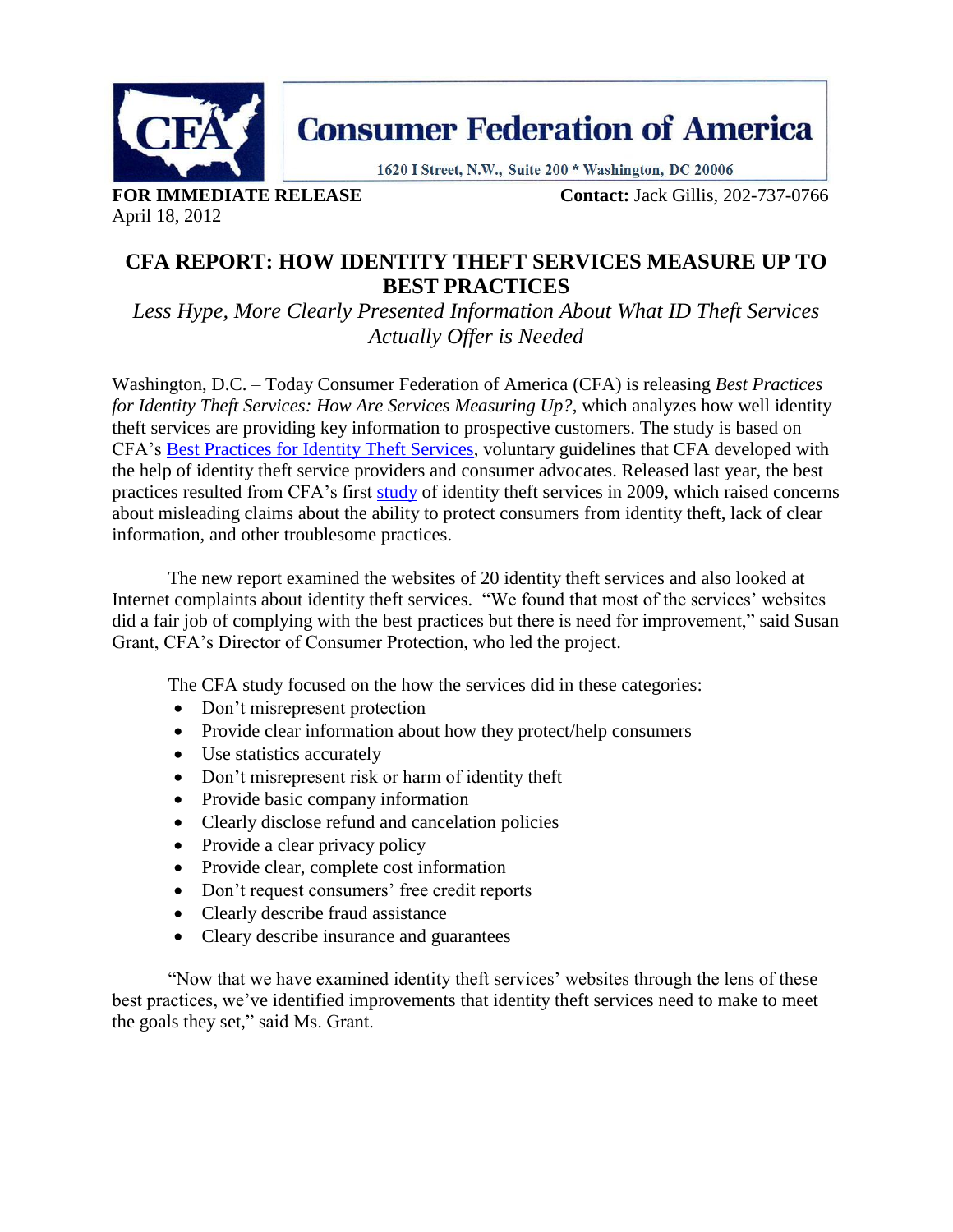What CFA found:

- **Some of the hype goes over the line.** Statements such as "stop fraud before it starts," "stop identity theft in its tracks," and "prevent identity theft" imply that identity theft services can do more than they really can. While these services may alert consumers about possible identity theft quicker than they would discover it themselves, they can't prevent consumers' personal information from being stolen or detect identity theft in all instances. It's not always possible to stop identity theft, especially if someone's Social Security number has been compromised. *CFA recommendation: Identity theft services must avoid statements that overpromise how they can protect consumers.*
- **There is some sloppy use of statistics.** Statistics about the number of identity theft victims, the rate of identity theft, and the amount of time it takes to resolve problems are frequently used as marketing tools. In some cases the statistics used are out of date. Also, complaint statistics are sometimes used to indicate the incidence of identity theft, which is inappropriate since complaint data are not representative of the population as a whole. Another problem is with id theft services that claim to be "#1" or "top-ranked" without providing the source or date. *CFA recommendation: Statistics used to describe identity theft should be the most recent available. Sources and dates should always be provided for statistics, and care should be taken to use complaint statistics properly.*
- **Information about the features that services offer and how they work could be improved**. In some cases to find the details of features such as monitoring and alerts, CFA had to hunt through FAQs, terms of service, and other less obvious places. Sometimes it was never found. Some descriptions were unclear and key information was sometimes lacking. For instance, if a credit score is provided, some services don't explain that it is an educational score, which is not the same score that lenders use. *CFA recommendation: Critical details of services should be provided where they are first listed or in prominent links. All services must be clearly explained.*
- **Refund and cancelation policies aren't always adequately disclosed; on disclosing the cost, services did better.** Some services provide the refund and cancelation policy on the main product page and others have a link to it at the bottom of every web page. But in many cases it is buried in an FAQ, in the terms of service, or on the enrollment page. Sometimes the policies are unclear. While most services did better on price disclosure, in one case CFA couldn't find any information about the cost after the free trial offer, and in another it was only on the enrollment page. *CFA recommendation: Refund and cancelation policies should be clear and easy to find, and all costs must be provided before the page where consumers sign up for the service.*
- **In many cases the assistance provided to identity theft victims isn't clearly described.** This problem, noted in CFA's first study, continues. Some identity theft services act on behalf of customers if they become victims to resolve their problems, but most only provide advice and counseling. Vague descriptions such as "a trained specialist will guide you through the process of recovering your credit and good name," and 24/7 access to helpful identity theft specialists, do not tell consumers what to expect and may lead them to expect more than they'll actually get. Sometimes the details are only found in the terms of service or insurance policy. *CFA recommendation: Information about exactly what services do to help victims should be clear, straightforward, and easy to find.*